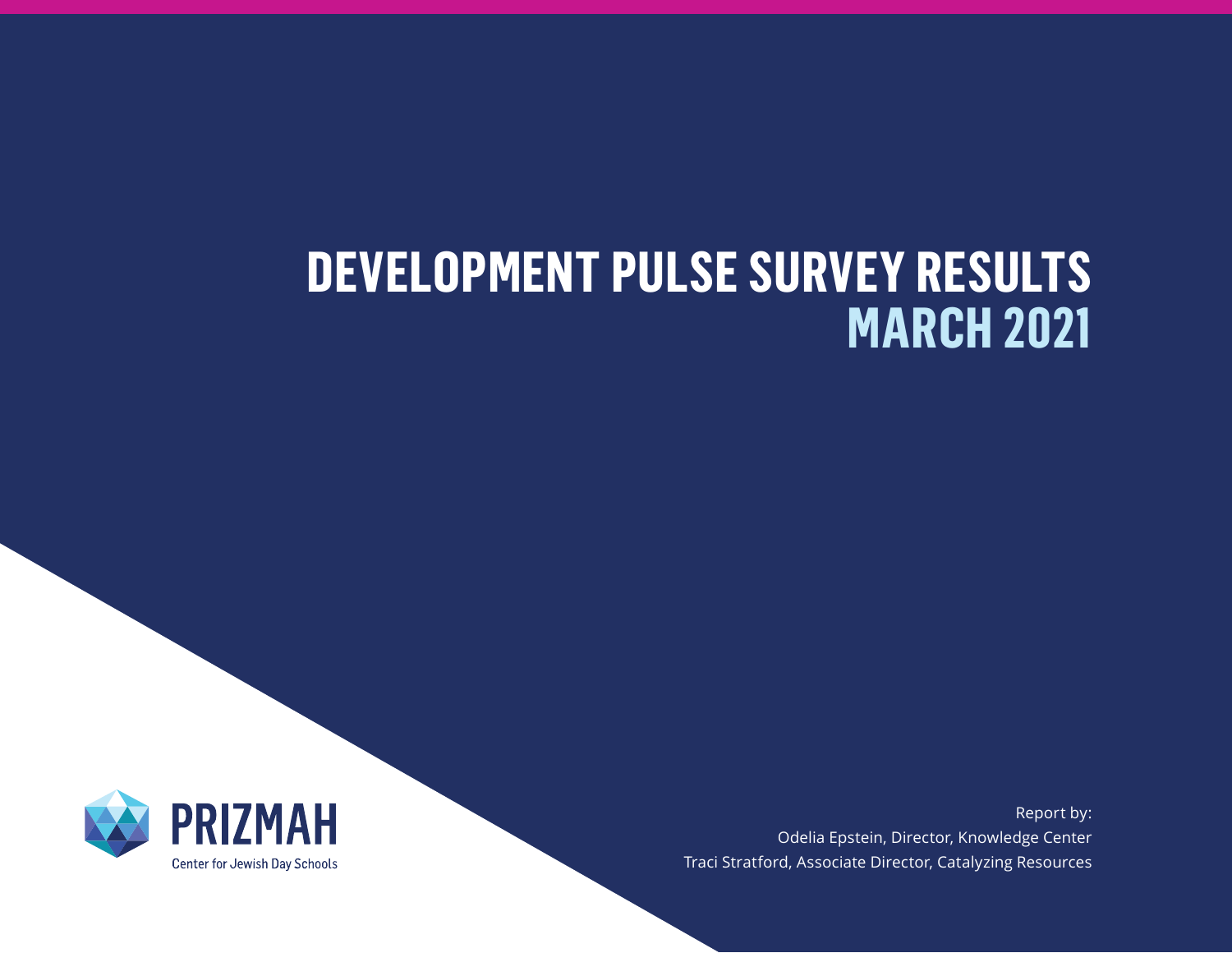Prizmah is dedicated to creating a strategic and systematic approach to research, data collection and knowledge sharing. We work to collect learning and insights from the field of Jewish day schools and yeshivas in order to inform, inspire and empower each individual school and community.

This fourth pulse survey report seeks to provide a profile of Jewish day school development in the 2019-2020 and 2020-2021 school year and understand the effects of the COVID pandemic on Jewish day school fundraising.\*

The survey was fielded from January 18 to February 5, 2021. The following is a report and analysis of the findings.

Please note that Canadian schools that responded submitted financial data in CAD and was then converted to USD for analysis. Due to rounding some charts may not total to 100%.

Special thanks to Amy Adler, Hannah Olson, Elliott Rabin, and Marc Wolf for their support and guidance on this study.

\*Prizmah conducted three previous pulse surveys during the COVID-19 pandemic:

**[Fall 2020 Admission Survey Results December 2020](https://prizmah.org/knowledge/resource/fall-2020-enrollment-survey-results)**

**[Fall 2020 Planning Second Pulse Survey Results August 2020](https://prizmah.org/knowledge/resource/fall-2020-planning-second-pulse-survey-results)**

**[Fall 2020 Scenario Planning Survey Report May 2020](https://prizmah.org/knowledge/resource/fall-2020-scenario-planning-survey-report)**

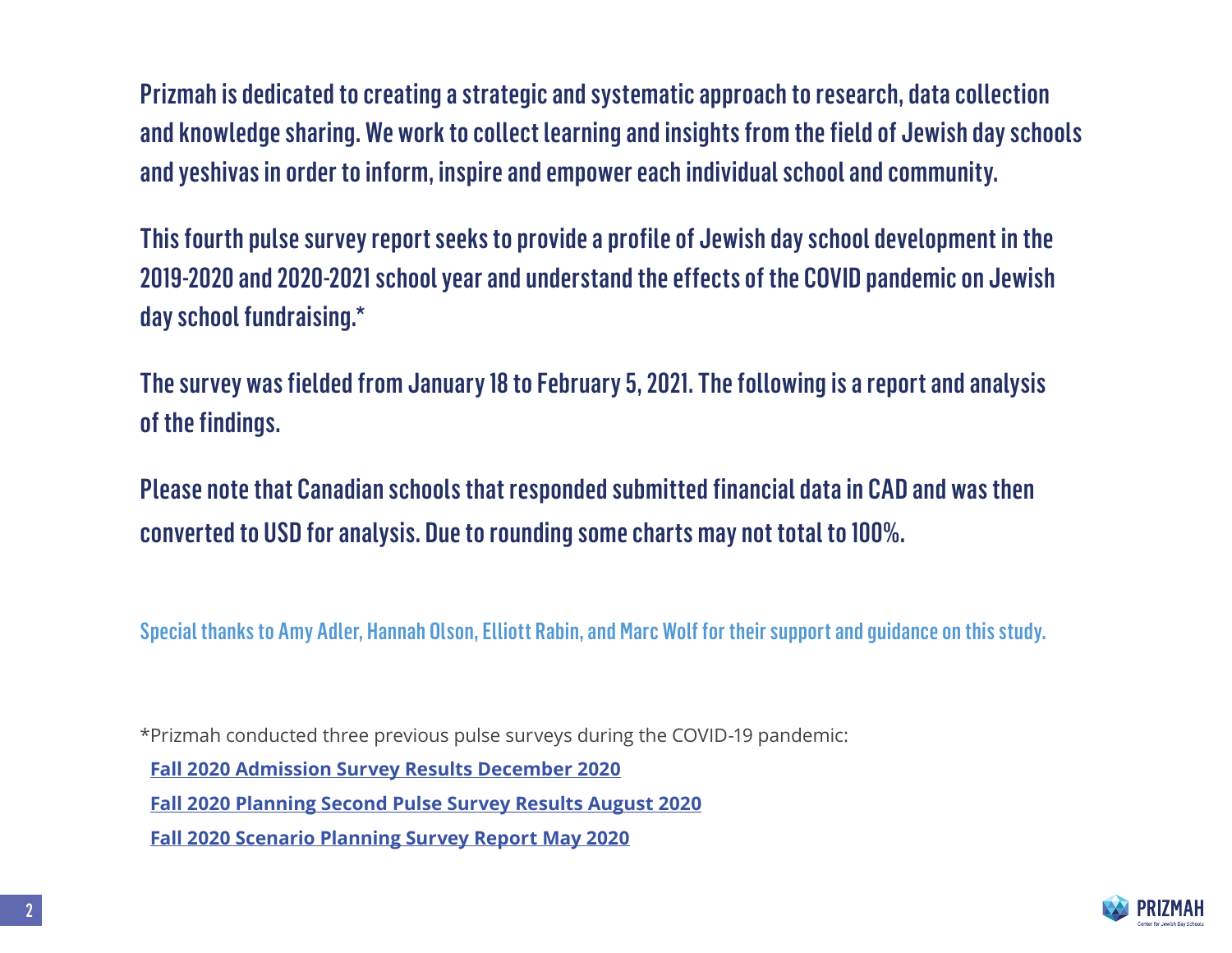#### **PROFILE OF RESPONDENTS**

Thank you to the 112 respondents who completed the survey, the majority of whom are development professionals. Responding schools span North America and have various enrollment sizes. The respondents vary in size, geography and denominational identity. Community, Conservative, Pluralistic and Reform schools compose 63% of the respondents, with the remainder, 37%, identifying as Orthodox or Modern Orthodox. The largest percentage of respondents were from the Northeast, representing 36% of respondents.

| <b>SCHOOL RELIGIOUS AFFILIATION</b> | NUMBER OF SCHOOLS | PERCENT OF SCHOOLS |
|-------------------------------------|-------------------|--------------------|
| Community                           | 45                | 40%                |
| Conservative                        |                   | 6%                 |
| Modern Orthodox                     | 30                | 27%                |
| Orthodox                            | 11                | 10%                |
| Pluralistic                         | 15                | 13%                |
| Reform                              | 4                 | 4%                 |

| REGION       | NUMBER OF SCHOOLS | <b>PERCENT OF SCHOOLS</b> |
|--------------|-------------------|---------------------------|
| Northeast    | 35                | 31%                       |
| Western      | 24                | 21%                       |
| Southern     | 15                | 13%                       |
| Canada       | 15                | 13%                       |
| Midwest      | 14                | 13%                       |
| Mid-Atlantic | 9                 | 8%                        |

| <b>ENROLLMENT SIZES</b> | NUMBER OF SCHOOLS | PERCENT OF SCHOOLS |
|-------------------------|-------------------|--------------------|
| Under 100               | 16                | 14%                |
| 101-200                 | 22                | 20%                |
| 201-300                 | 19                | 17%                |
| 301-400                 | 14                | 13%                |
| 401-500                 | 11                | 10%                |
| 501-600                 | 9                 | 8%                 |
| $600+$                  | 21                | 19%                |



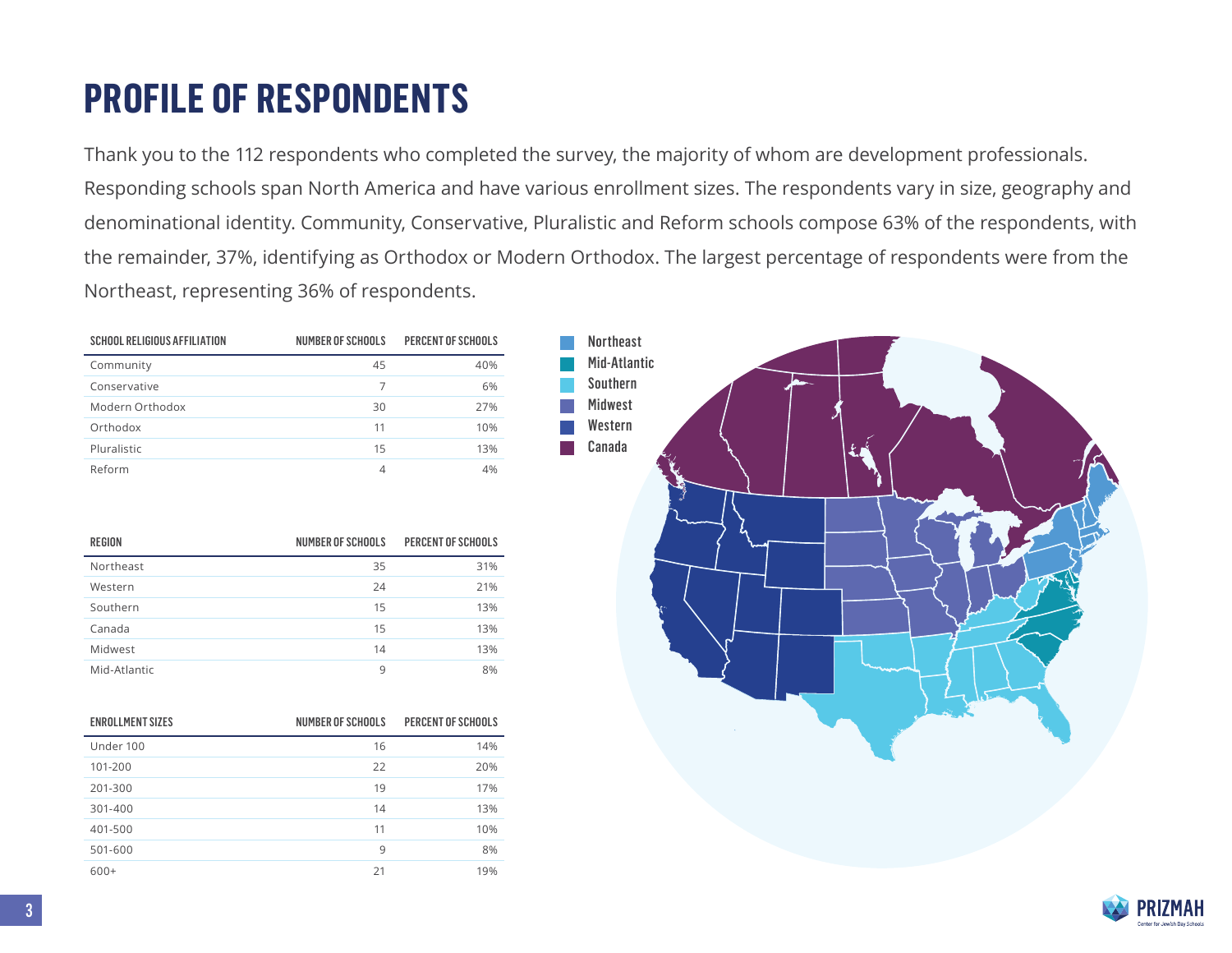## **PROFILE OF RESPONDENTS**

Nearly 40% of the individuals who submitted responses on behalf of their school reported having over 16 years of development experience. Thirty-six percent of respondents reported having over 11 years of experience specifically in Jewish day schools, which demonstrates that many have development experience at other organizations prior to their work in a Jewish day school.



How Many Years of JDS Development

Experience Do You Have?

Experience Do You Have?

How Many Total Years of Development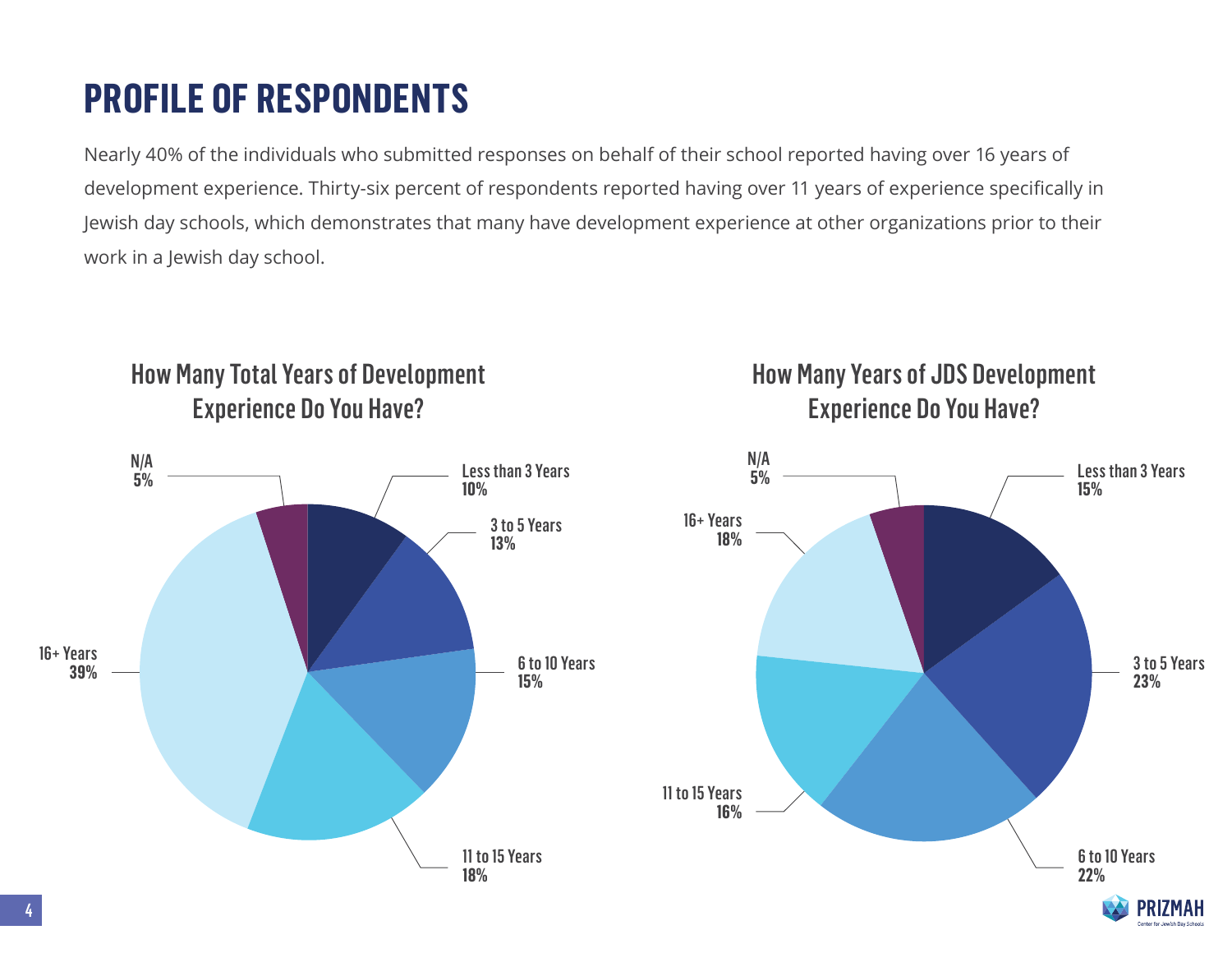The COVID-19 pandemic at the end of the 2020 fiscal year brought acute unforeseen challenges to schools, including increased opening costs and tuition assistance requests. Forty-five percent of schools reported they did not meet their 2020 fiscal year goal.\*

Of the schools that didn't meet their goal, the average shortfall was \$161,000. Seven schools reported annual campaign deficits of over \$300,000. Of the schools that exceeded their annual campaign goal, the average excess was \$211,000. Five schools reported raising over \$430,000 above their annual campaign goal.

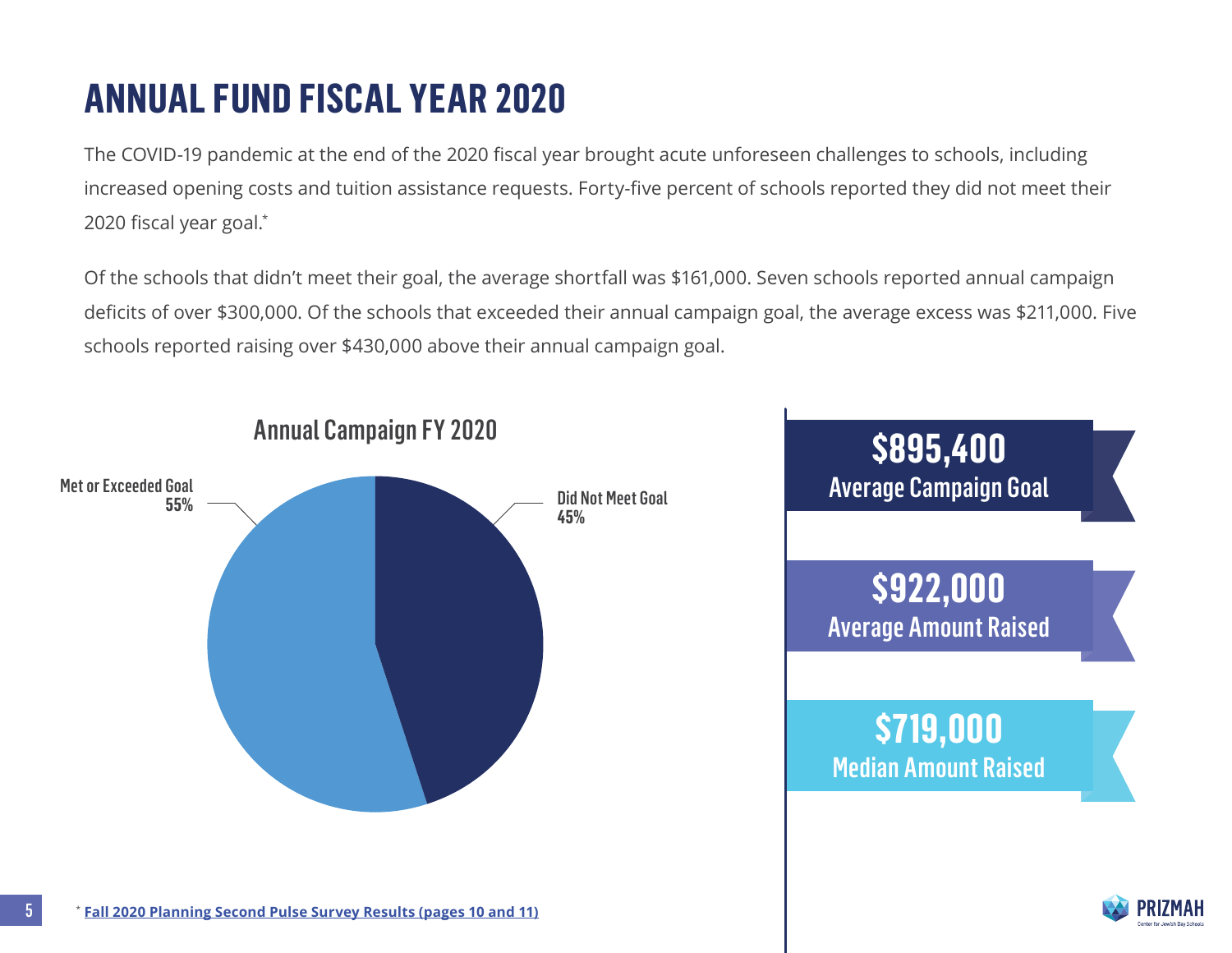When comparing how much money schools raised in the 2020 fiscal year and their enrollment, schools with larger enrollment generally raised more money. Nine of the fourteen schools that raised over \$1.5 million in the 2020 fiscal year had enrollment of 600 students. Only 6 schools with enrollment over 600 students reported raising less than a million dollars compared to 21 schools with enrollment between 301 and 600. On average, schools in the Northeast raised the most in their annual campaign.



#### FY 2020 Annual Campaign Range of Amount Raised

6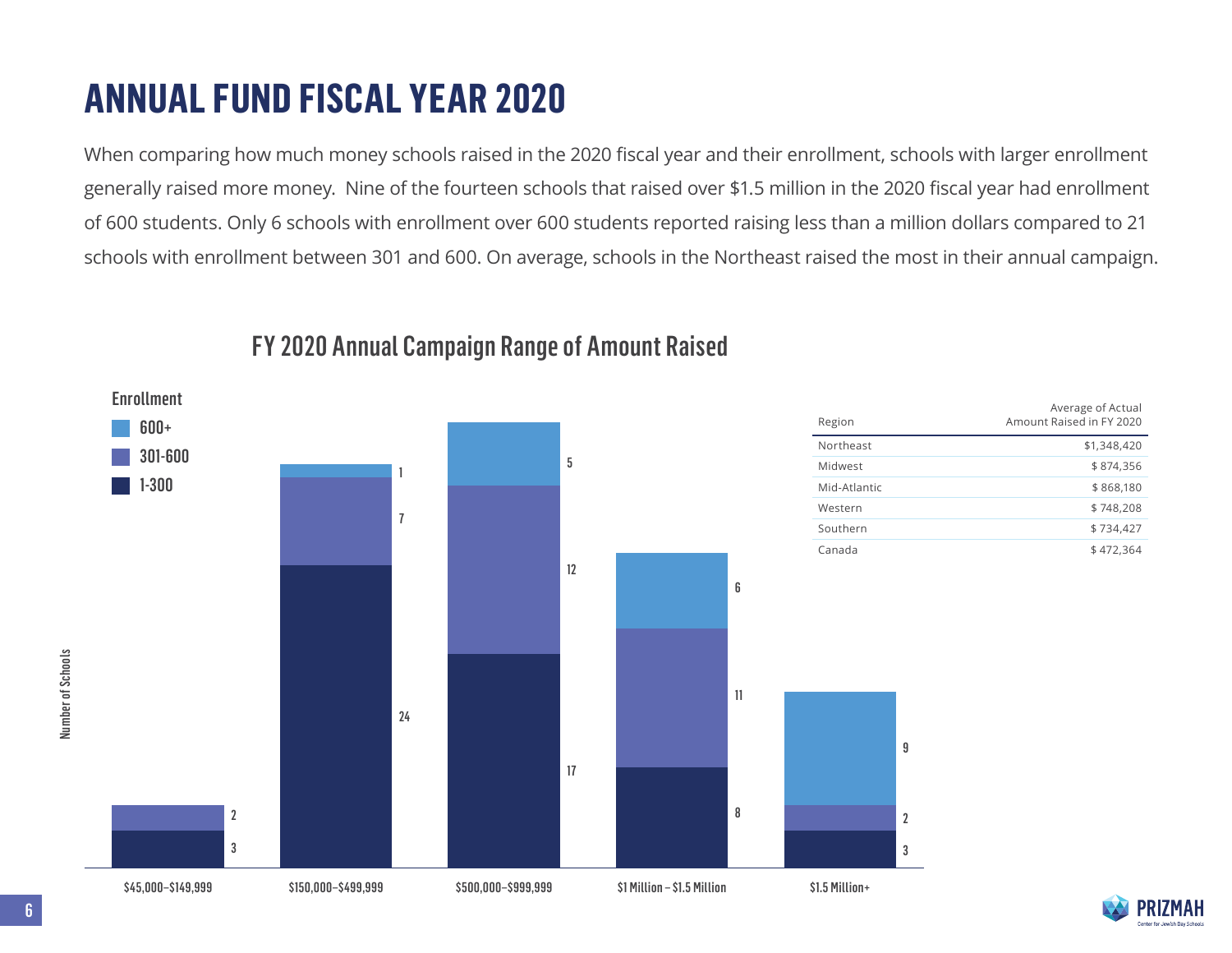When setting fundraising goals for the 2021 fiscal year, only 30% of schools increased their annual campaign goal from the prior year, while 43% of schools decreased their annual campaign goal. Schools that decreased their annual campaign goal from 2020-2021 did so on average by 17%. Fourteen schools reported decreasing their annual campaign goal by more than 20%. The data do not show a relationship between schools that decreased their annual campaign goal for the 2020-2021 budget and schools that didn't meet their goal in the prior year.



#### How Did the School's Annual Campaign Goal Change from FY 2020 to FY 2021?



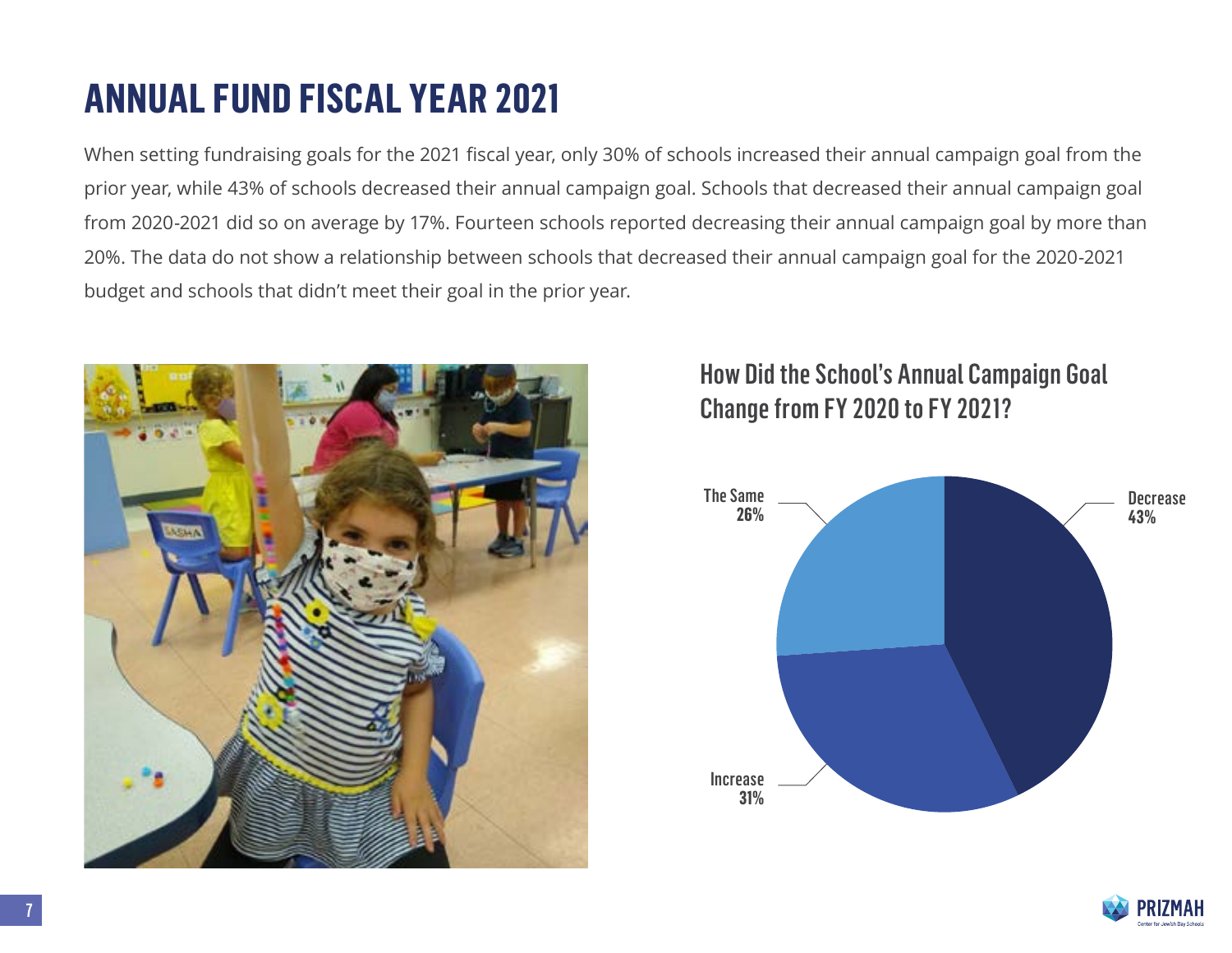Many schools saw an increase in costs related to pandemic safety measures. With an increase in expenses and a greater need for tuition assistance, how will school budgets fare at the end of the 2021 fiscal year? Twenty percent of schools are not sure if they will meet their 2021 fiscal year fundraising goals, whereas nearly 75% of schools expect at least to meet or exceed their goals. Three percent of schools indicated they will not meet their fundraising goals in the 2021 fiscal year.



#### Do You Project Your School Will Meet its FY 2021 Fundraising Goals?

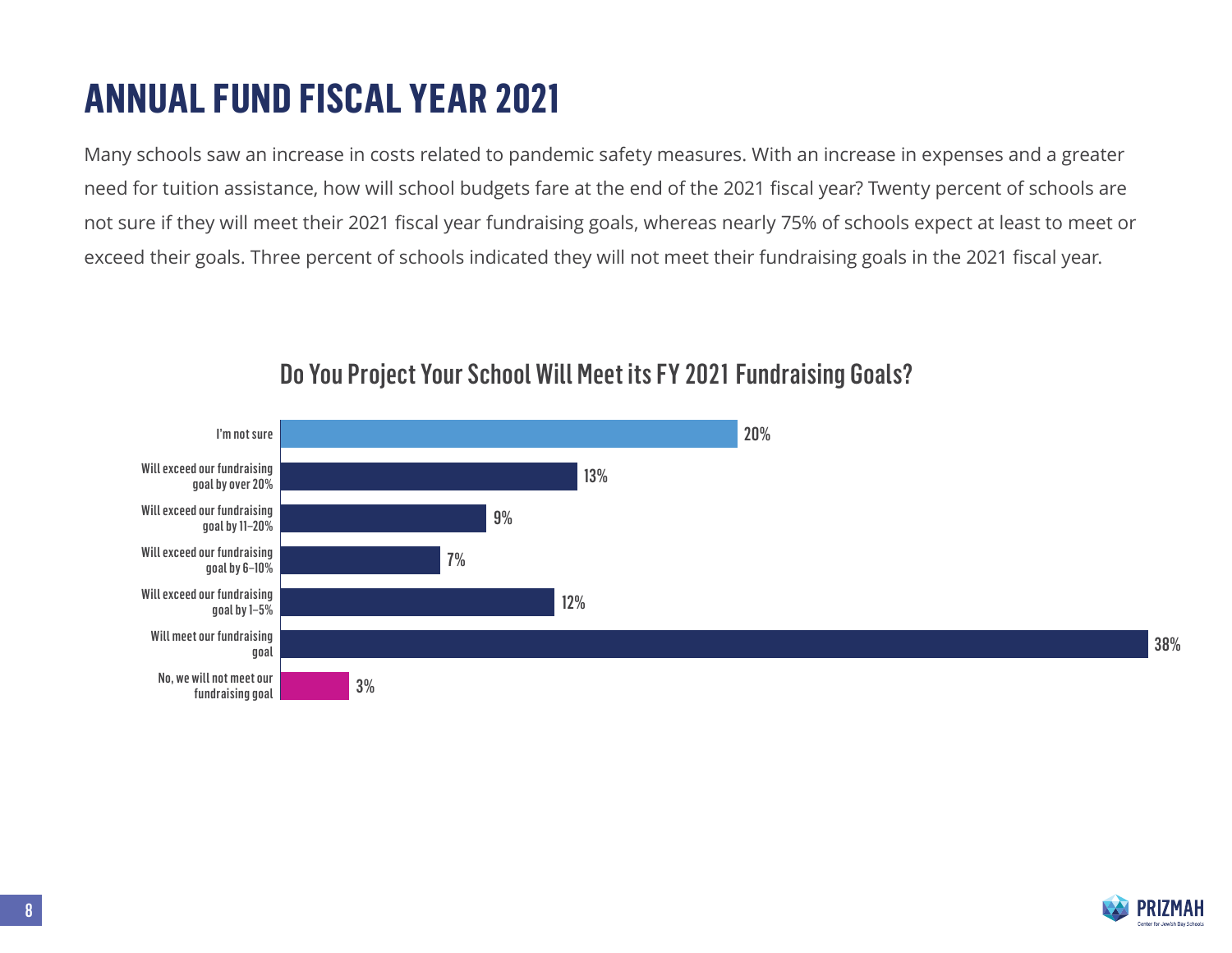#### **ANNUAL CAMPAIGN: PARENT PARTICIPATION**

Nearly 60% of schools reported that parent participation in their 2021 annual campaign is either increasing or remaining steady to prior participation levels. Regarding the percent of people who responded "I'm not sure," this may be attributed to schools with campaigns that have not yet launched or were ongoing when the data was collected.



Compared to FY 2020, How Has the Number of Parents Participating in your Annual Campaign Changed in FY 2021?



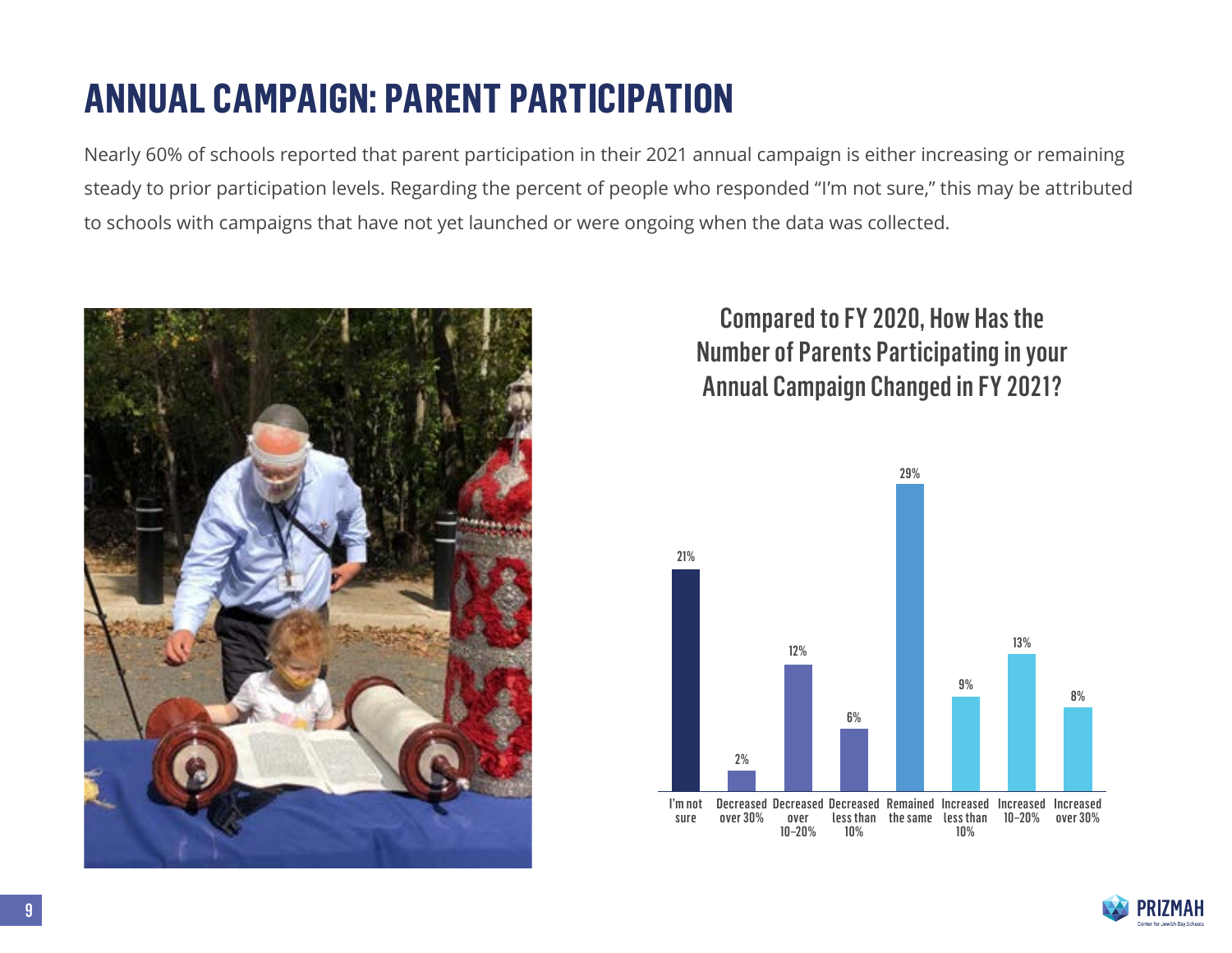#### **ENDOWMENT CAMPAIGNS**

Three-quarters of responding schools have an endowment. Schools that did not report an endowment shared that their annual campaign or a current capital campaign were more pressing needs. Of schools that reported having an endowment, 41% are not actively soliciting gifts. Reasons why they are not activity soliciting gifts include focusing on the annual campaign or COVID campaigns and pausing their solicitations due to COVID.



#### Does Your School Have an Endowment? Percent of Schools with Endowments Actively Soliciting Endowment Gifts

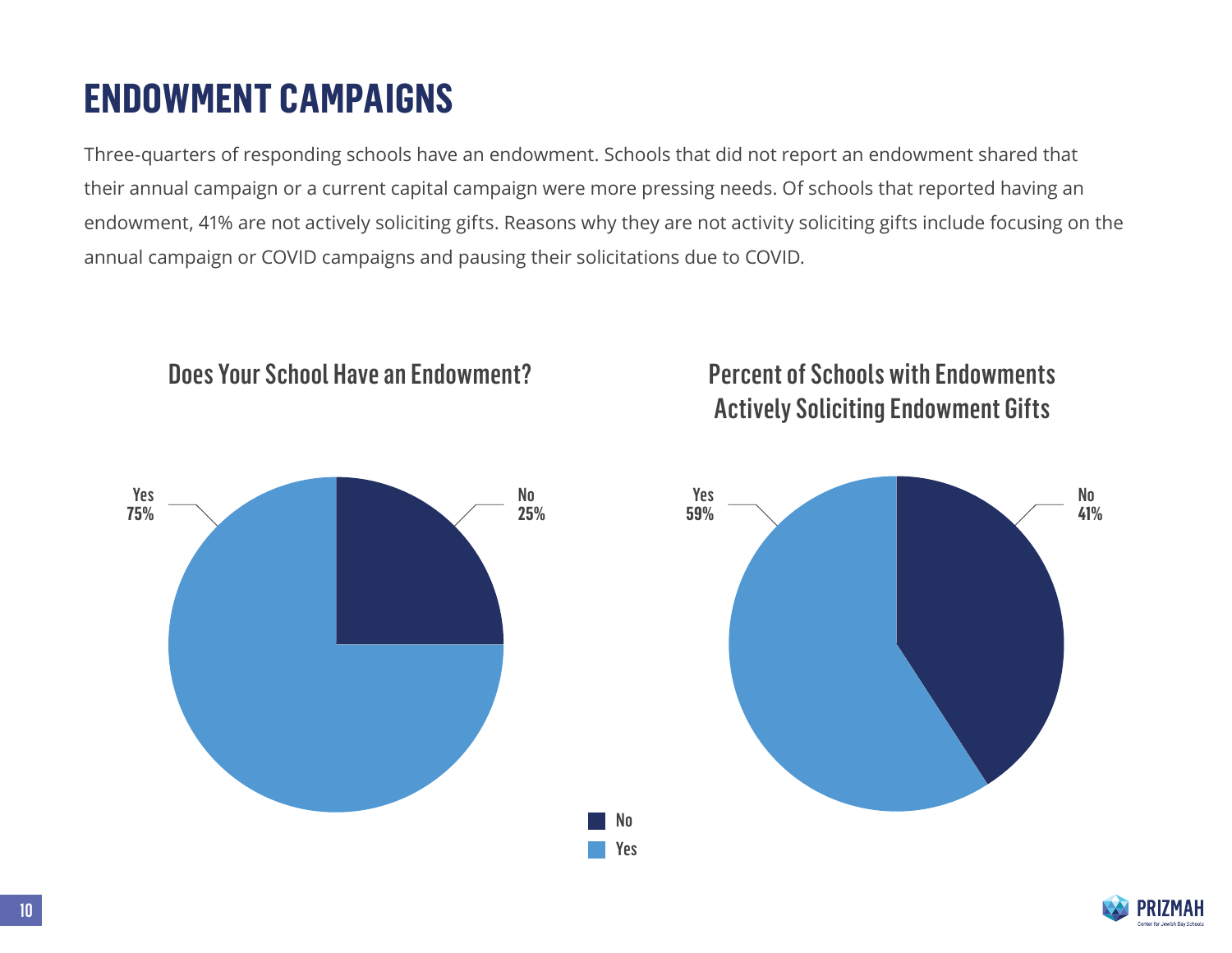## **ENDOWMENT VALUATIONS**

Of the schools that reported having an endowment, the average valuation of the endowments increased with enrollment size. That increase seems to level off for schools with enrollment over 500. The respondents representing the top five highest valuated endowments are from schools with enrollment over 400. Three out of the five are from schools with enrollment over 600.

| <b>Enrollment</b> | <b>Average Valuation of School Endowment</b> | <b>Number of Schools</b> |         | <b>Endowment Valuations</b> |
|-------------------|----------------------------------------------|--------------------------|---------|-----------------------------|
| Under 100         | \$842,391                                    | 11                       | Range   | \$18,000 - \$46 Million     |
| 101-200           | \$1,120,784                                  | 12                       | Median  | \$1,000,000                 |
| 201-300           | \$2,706,460                                  | 14                       | Average | \$4,950,883                 |
| 301-400           | \$5,562,015                                  | 8                        |         |                             |
| 401-500           | \$13,353,167                                 | 11                       |         |                             |
| 501-600           | \$5,309,000                                  | 8                        |         |                             |
| $600+$            | \$8,995,680                                  | 14                       |         |                             |

#### Top 5 Reported Endowment Valuations

| \$46,000,000              | \$45,000,000    | \$38,000,000           | \$35,000,000           | \$32,600,000              |
|---------------------------|-----------------|------------------------|------------------------|---------------------------|
| <b>Enrollment 401-500</b> | Enrollment 600+ | <b>Enrollment 600+</b> | <b>Enrollment 600+</b> | <b>Enrollment 401-500</b> |
|                           |                 |                        |                        |                           |

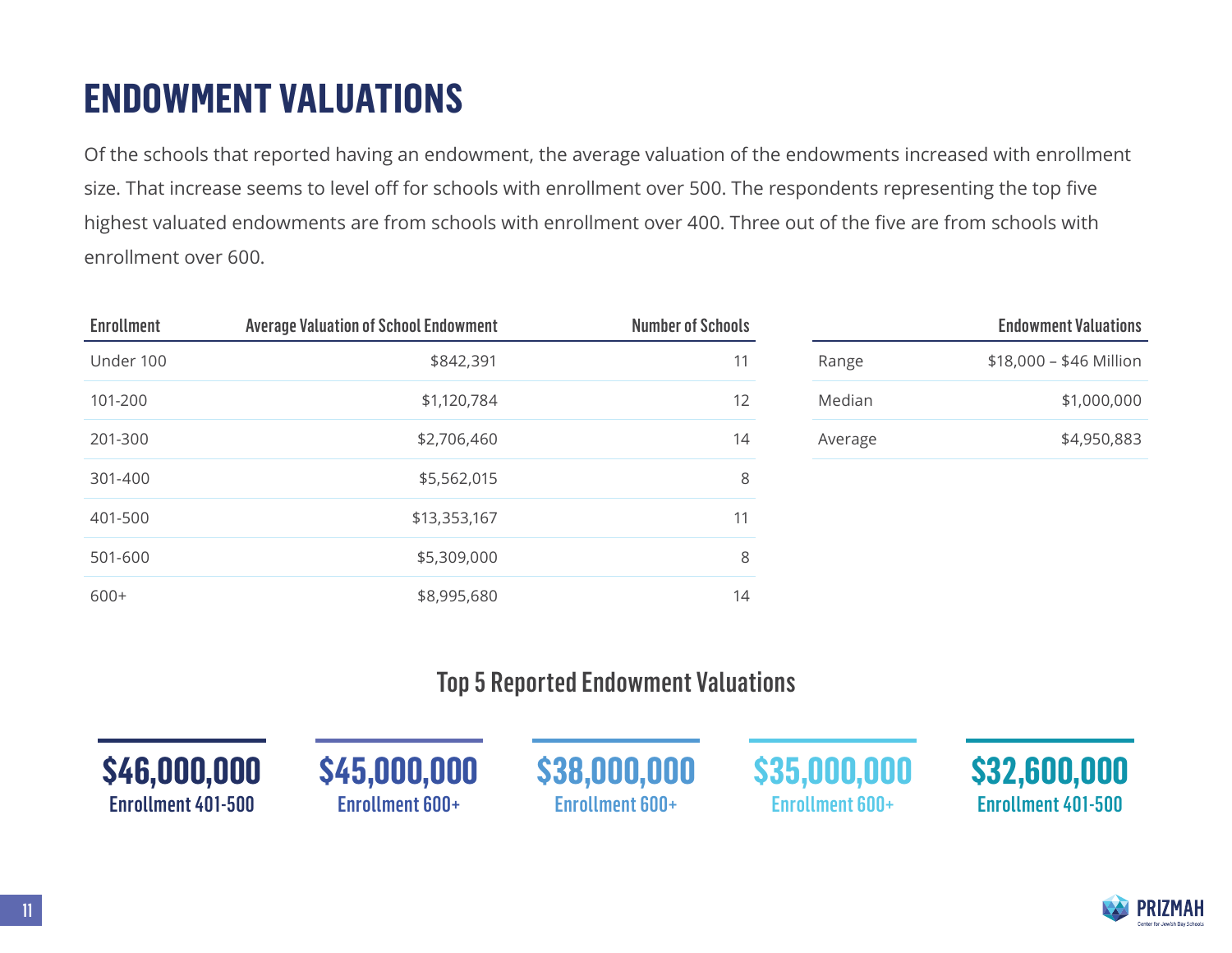## **COVID-19: DONOR CONTRIBUTIONS**

When asked about whether donors increased or decreased their gifts since the onset of the pandemic, 86% of schools reported that contributions from major donors have remained steady or increased since March 2020. Over 40% of schools reported an increase in contributions from both major and other donors. Eight percent of schools reported that major donors decreased their gifts, and 22% reported a decrease from other donors.

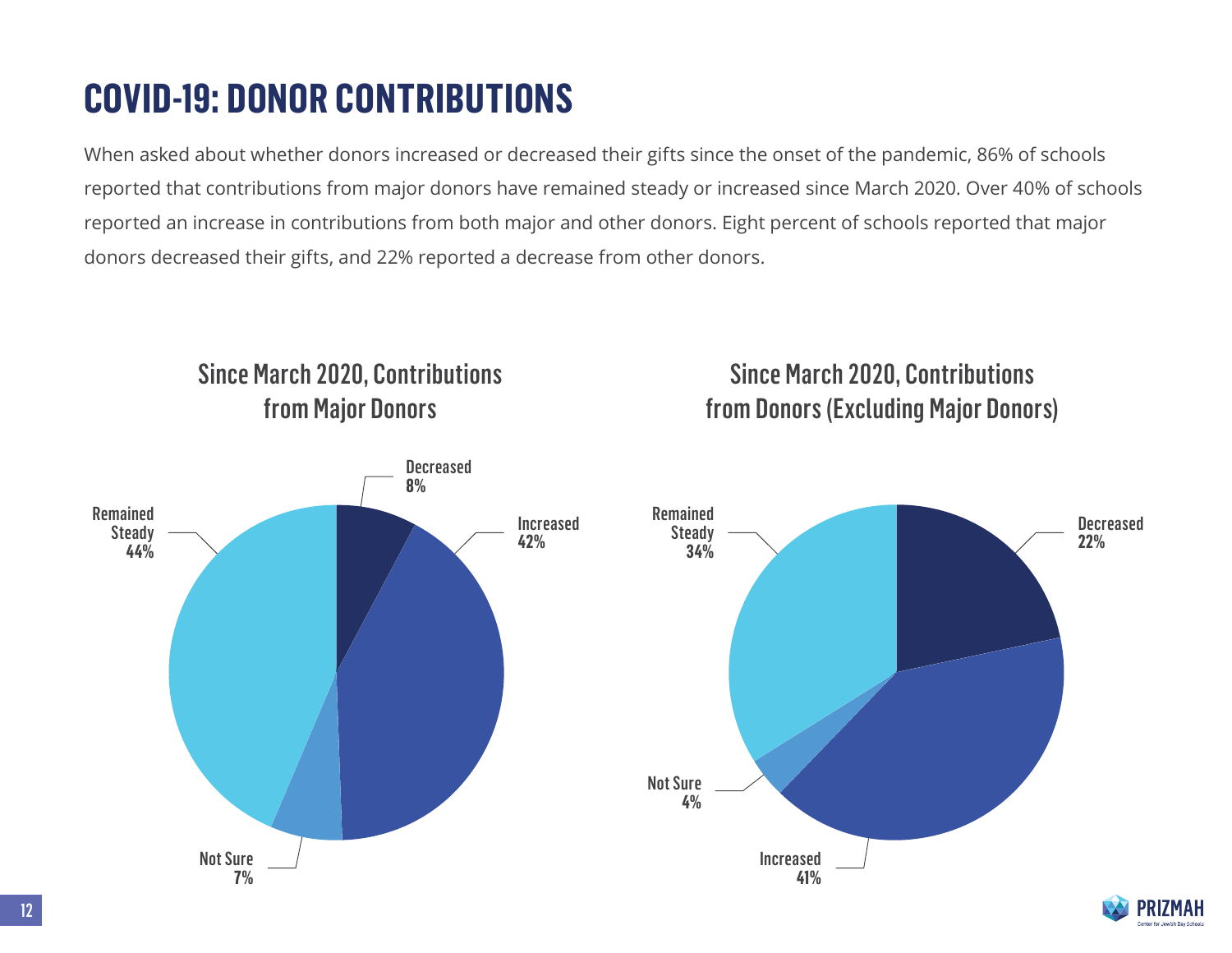## **COVID-19: EMERGENCY CAMPAIGNS**

With increased expenses associated with the COVID pandemic, many schools had to decide whether or not to run an emergency fundraising campaign; 44% chose to do so. The top three purposes for the emergency campaign were to cover PPE expenses, increased scholarship needs and new technology costs.



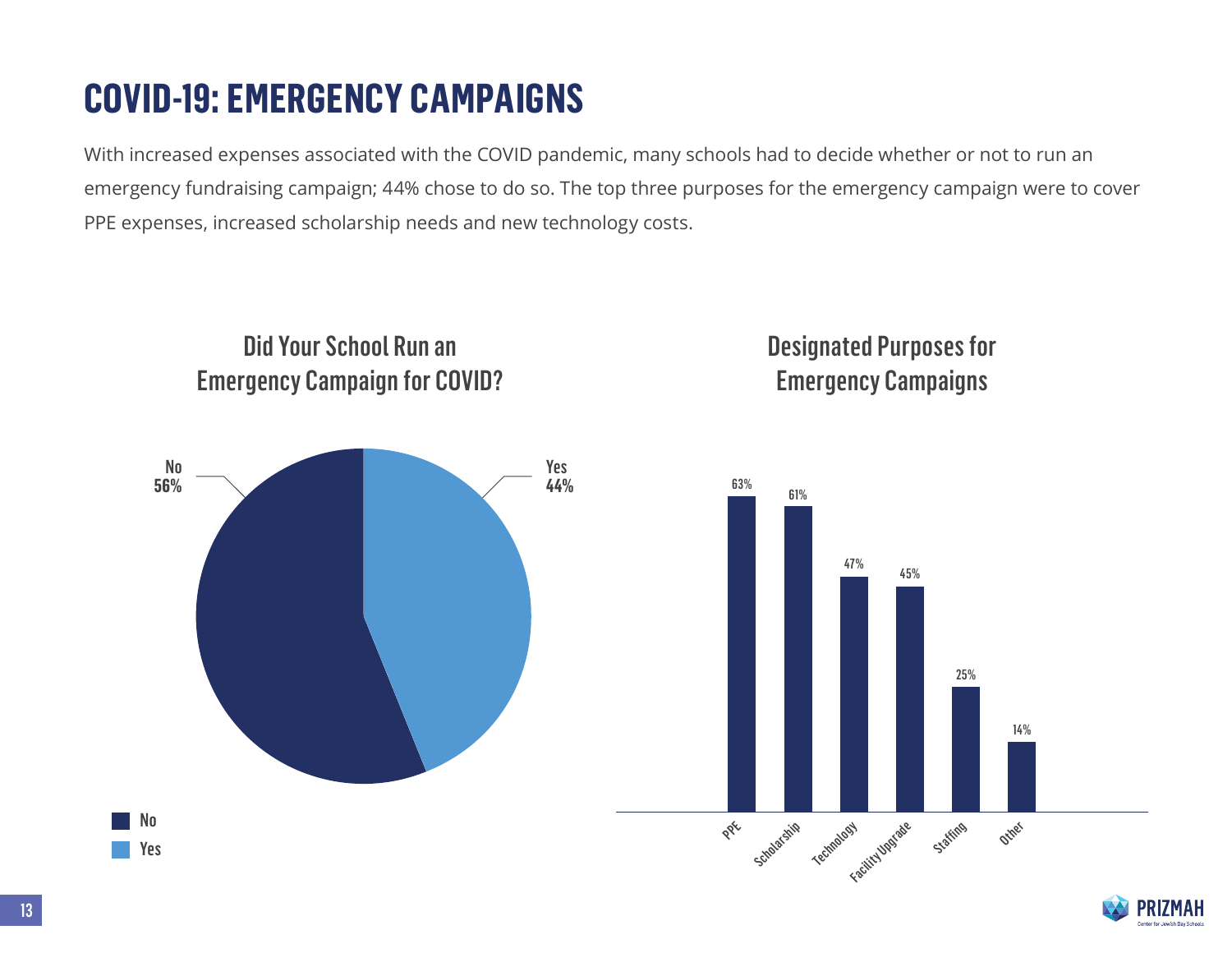#### **COVID-19: EMERGENCY CAMPAIGNS**

Schools that ran emergency campaigns were effective in raising funds. The average amount raised was \$269,420. Four schools reported raising over \$1,000,000.

Only two schools reported accessing the corpus of their endowment to fund pandemic-related emergency needs.





| <b>Emergency</b><br><b>COVID Campaign</b> | Ran an<br><b>Emergency Campaign</b> | Did Not Run an<br><b>Emergency Campaign</b> |
|-------------------------------------------|-------------------------------------|---------------------------------------------|
| Has an Endowment                          | 37 schools                          | 42 schools                                  |
| Does Not have<br>an Endowment             | 10 schools                          | 18 schools                                  |

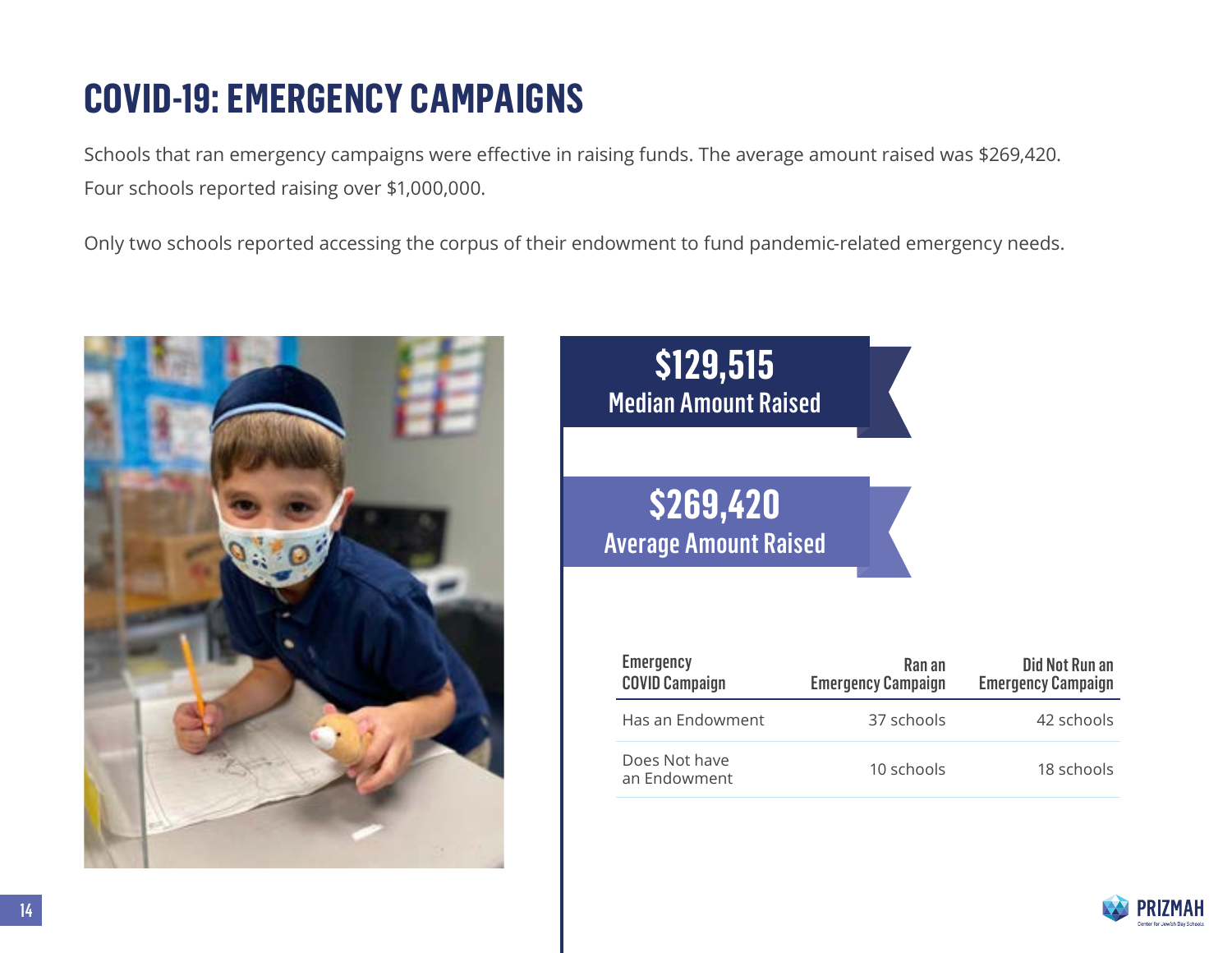## **COVID-19: NEW DONOR ENGAGEMENT**

Nearly three-quarters of schools that ran an emergency campaign found them to be effective tools to engage new donors. Forty-four percent of schools reported more than 10 new donors contributing to their emergency campaigns.

## New Donors Contributing to Emergency Campaigns



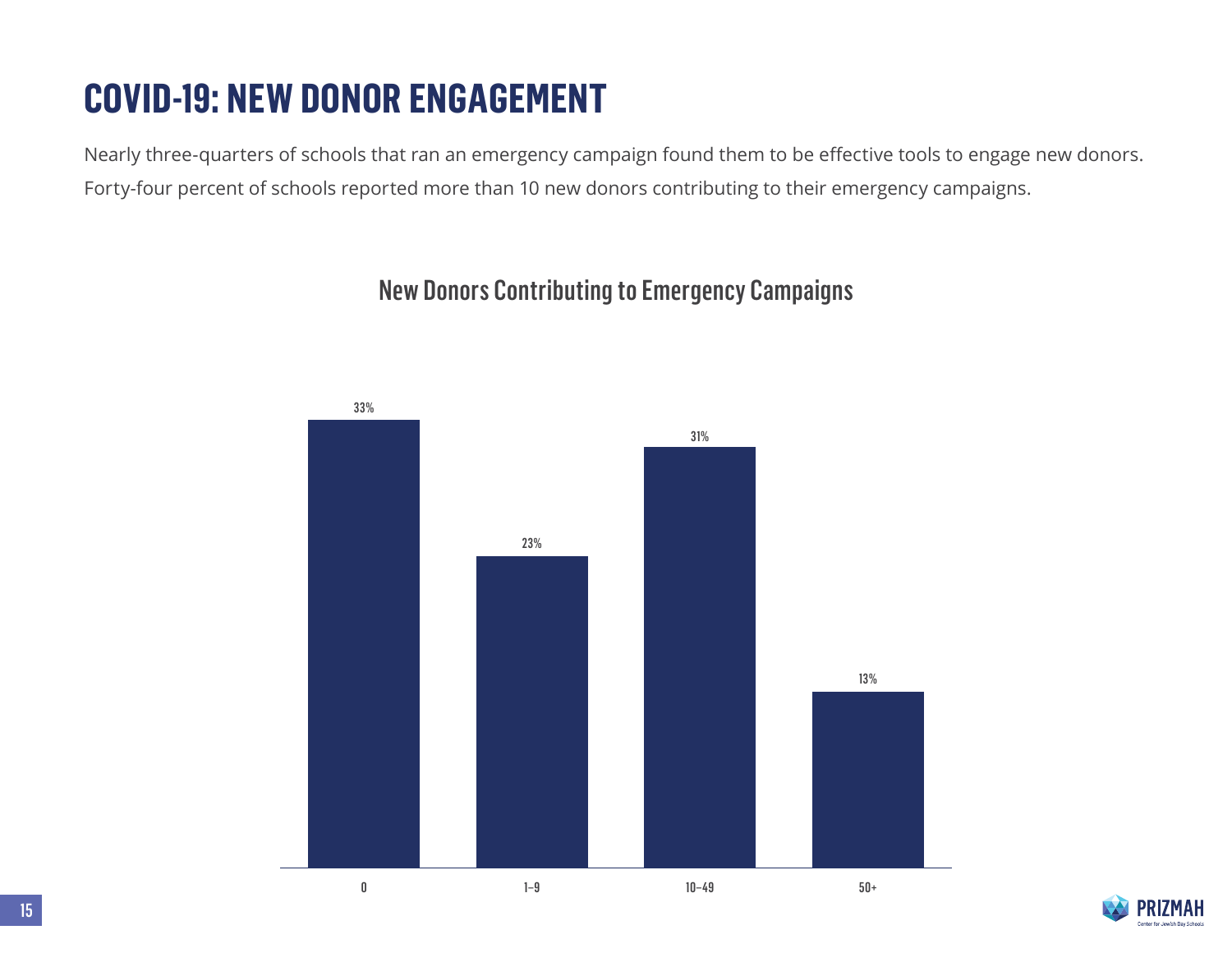#### **COVID-19: FEDERATION & ORGANIZATIONAL FUNDING**

A majority of schools reported receiving COVID-specific relief funds from their local federation or other Jewish organizations. The average amount received was \$101,000; the maximum was \$440,000. On average, schools in the Midwest received the largest amount of funding from local federations or other Jewish organizations.

#### Did Your School Receive COVID-Specific Relief Funds from Your Local Federation or Other Jewish Organization?



#### **Total Reported COVID-Specific Relief Funds from Local Federations and Other Jewish Organizations**

| Average | \$101,000 |
|---------|-----------|
| Median  | \$75,000  |
| Max     | \$440,000 |

#### **Total Reported COVID-19-Specific Relief Funds from Local Federations and Other Jewish Organizations**

| Midwest      | \$115,608 |
|--------------|-----------|
| Canada       | \$112,714 |
| Western      | \$112,385 |
| Northeast    | \$107,401 |
| Mid-Atlantic | \$94,267  |
| Southern     | \$80,273  |

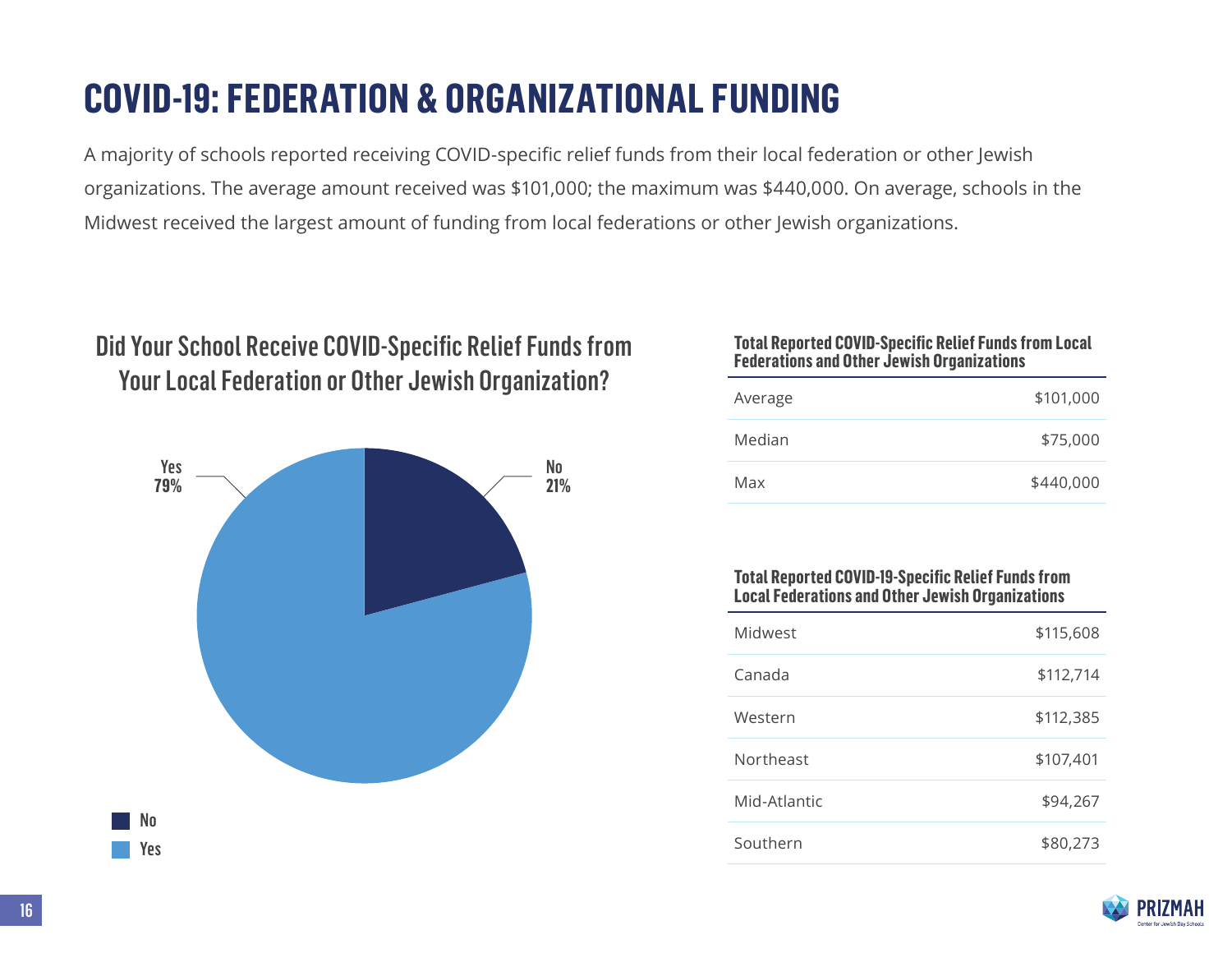## **DEVELOPMENT OFFICE**

When asked about changes in the number of full time equivalents (FTEs) in the development department from the 2020 to 2021 fiscal years, a majority of schools (79%) said that the number remained steady, with 12% reporting a decrease. Fifty-five percent of schools reported one or less FTE in fiscal year 2020. There's a parallel between the number of FTEs and the average amount raised: the amount increases as the number of FTEs increases.

#### Did Your Development Department's FTEs Change between FY 2020 and FY 2021?



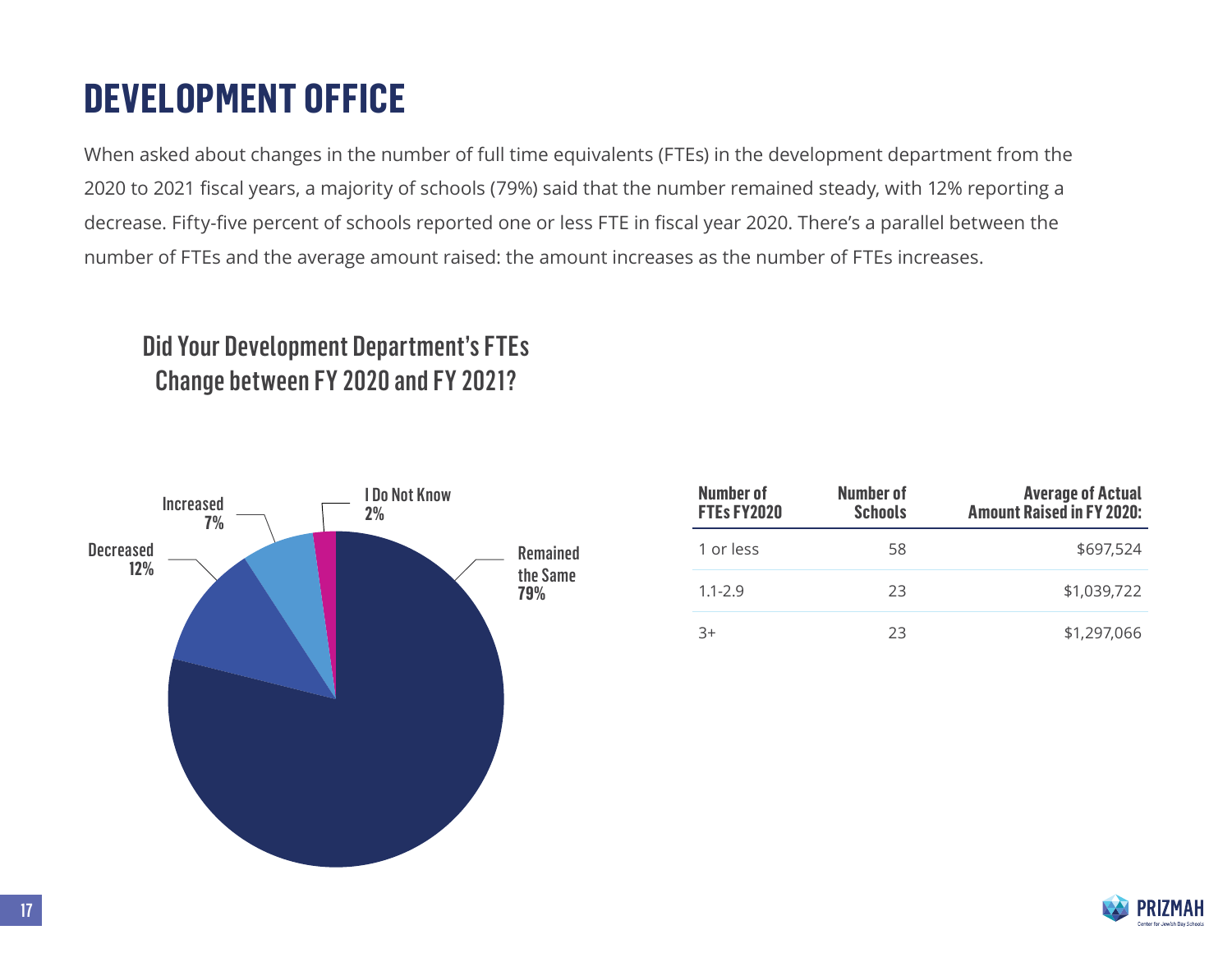#### **VOLUNTEER ENGAGEMENT**

Since the onset of the pandemic, nearly half of schools reported volunteer engagement remaining steady. The top three ways schools are utilizing their development volunteers are solicitation, donor stewardship and engagement, and event planning.

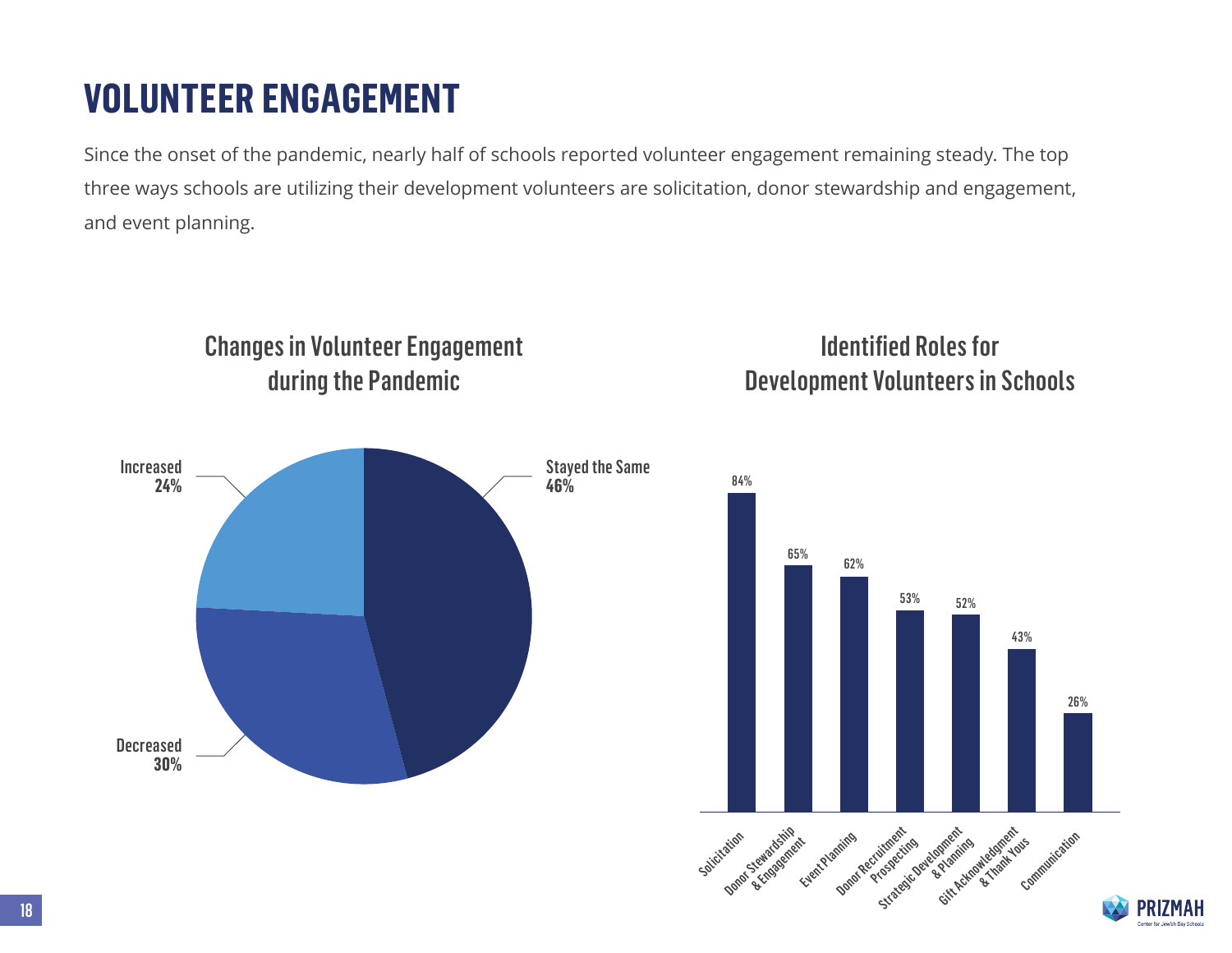#### **DEVELOPMENT CHALLENGES**

When asked for the single biggest development challenge respondents face, the top three reported were



**18%** General Donor Stewardship and Cultivation

**18%** Lack of Development Staff, Support or Personnel

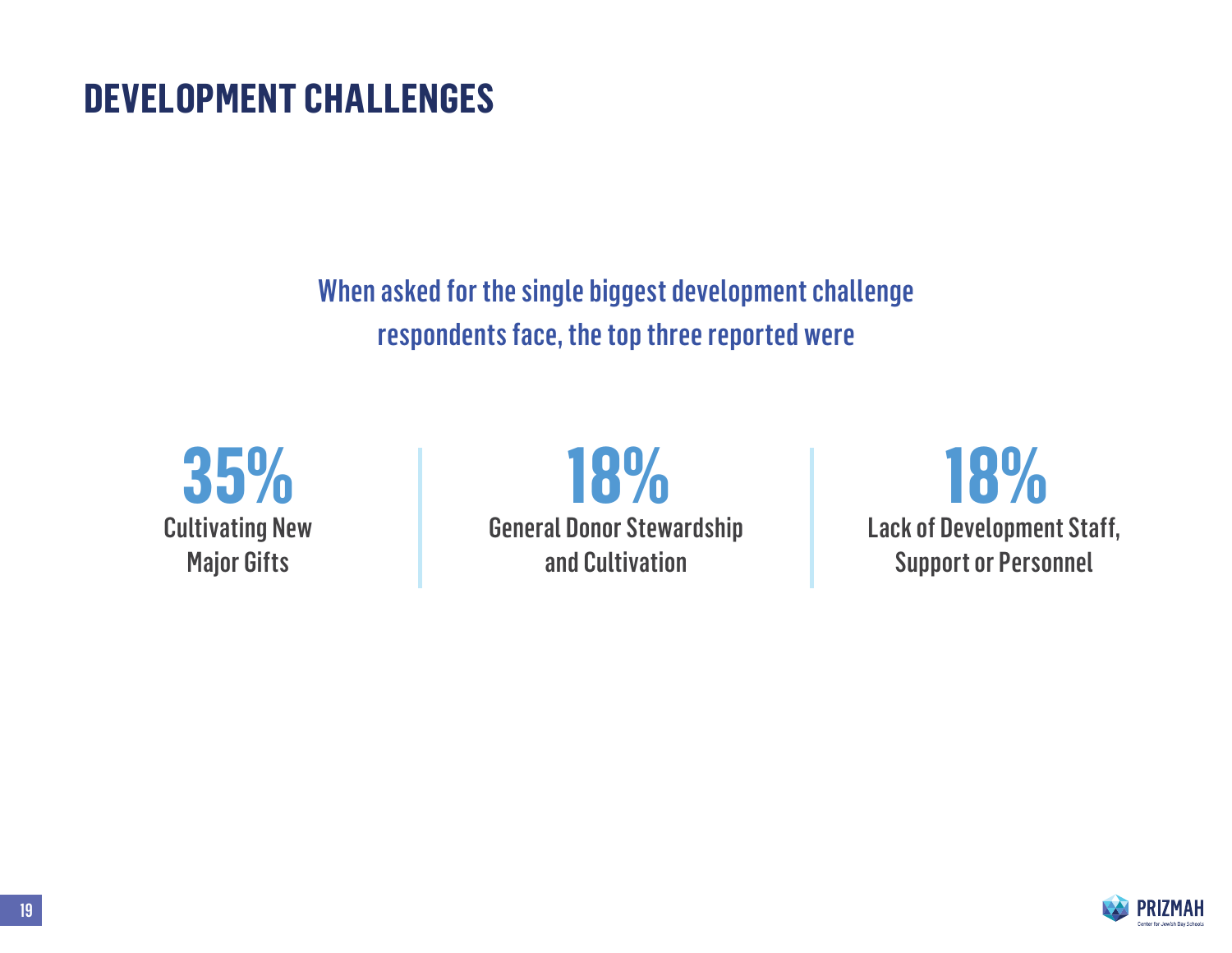## **KEY FINDINGS**

- Despite the uncertainty of fundraising in the current economic climate, as indicated by reduced annual campaign budgets for the 2021 fiscal year, 79% of schools are expecting to meet or exceed their annual campaign goal. Increased giving from major donors and the steady gifts coming in from other donors since March 2020 are contributing to that expectation of success. 1
- Three-quarters of schools reported having an endowment, although nearly half of those are not currently soliciting for endowment gifts. 2
- The success of COVID-19 emergency campaigns was aided by new and/or lapsed donors. Sixty-six percent of schools reported acquiring new and/or lapsed donors through their emergency campaign. 3
- 4
- Seventy-nine percent of schools reported receiving relief funds from their local federation or other Jewish organizations.